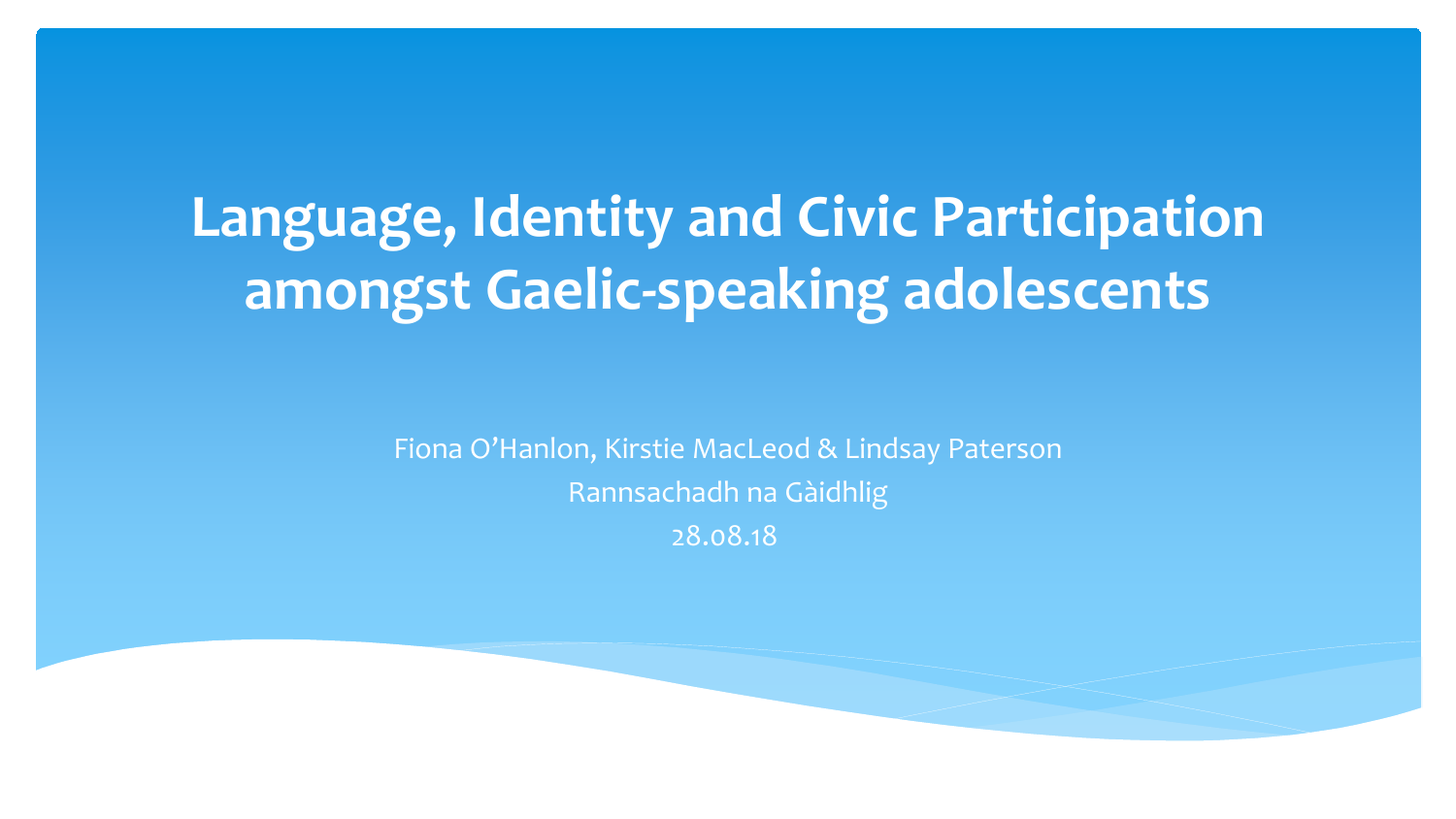#### Structure of the presentation

- ∗ Theoretical frame: education and language planning
- ∗ Why this study?
- ∗ Sample & methodological approach
- ∗ Findings:
	- ∗ Set 1: Gaelic-speaking young people and civic participation
	- ∗ Set 2: Gaelic-speaking young people and future language use
- ∗ Implications for language policy and planning
- ∗ Questions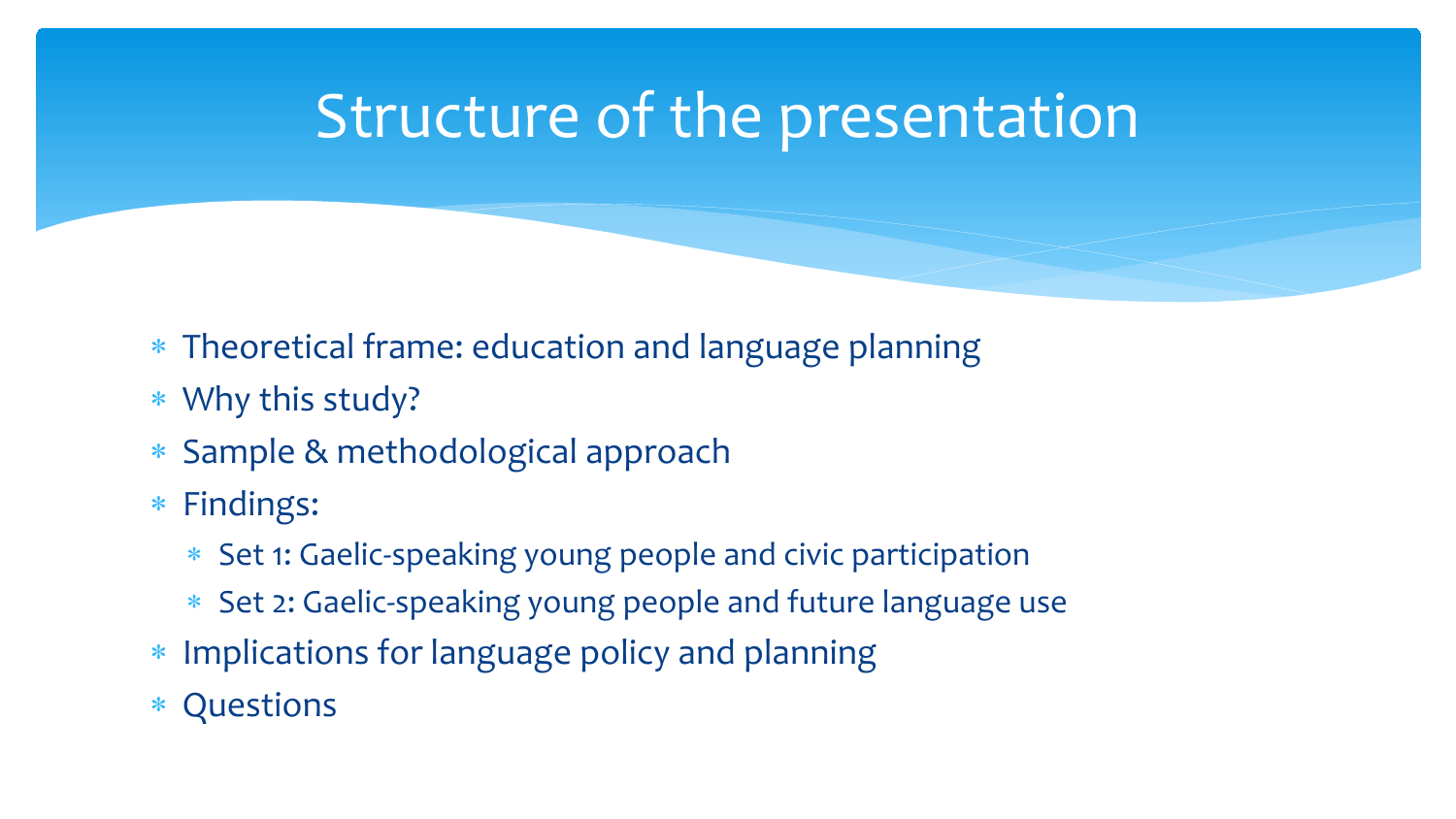# Education and language planning

#### ∗ Hinton (2011: 309) argues the roles of minority language education to be:

| <b>Overall Goal</b>                                                    | To save an endangered language from extinction by increasing speaker numbers & usage                                                                                    |
|------------------------------------------------------------------------|-------------------------------------------------------------------------------------------------------------------------------------------------------------------------|
| Anticipated<br>pupil<br>characteristics                                | sense of identity/belonging to a minority culture<br>$\bullet$<br>political stance about cultural and linguistic position of minority group<br>$\bullet$                |
| Anticipated<br>relationship of<br>pupil to<br>language in<br>adulthood | • transmit the language to future generations (IGT, choice of immersion education)<br>• use of language in social and work contexts (building language use communities) |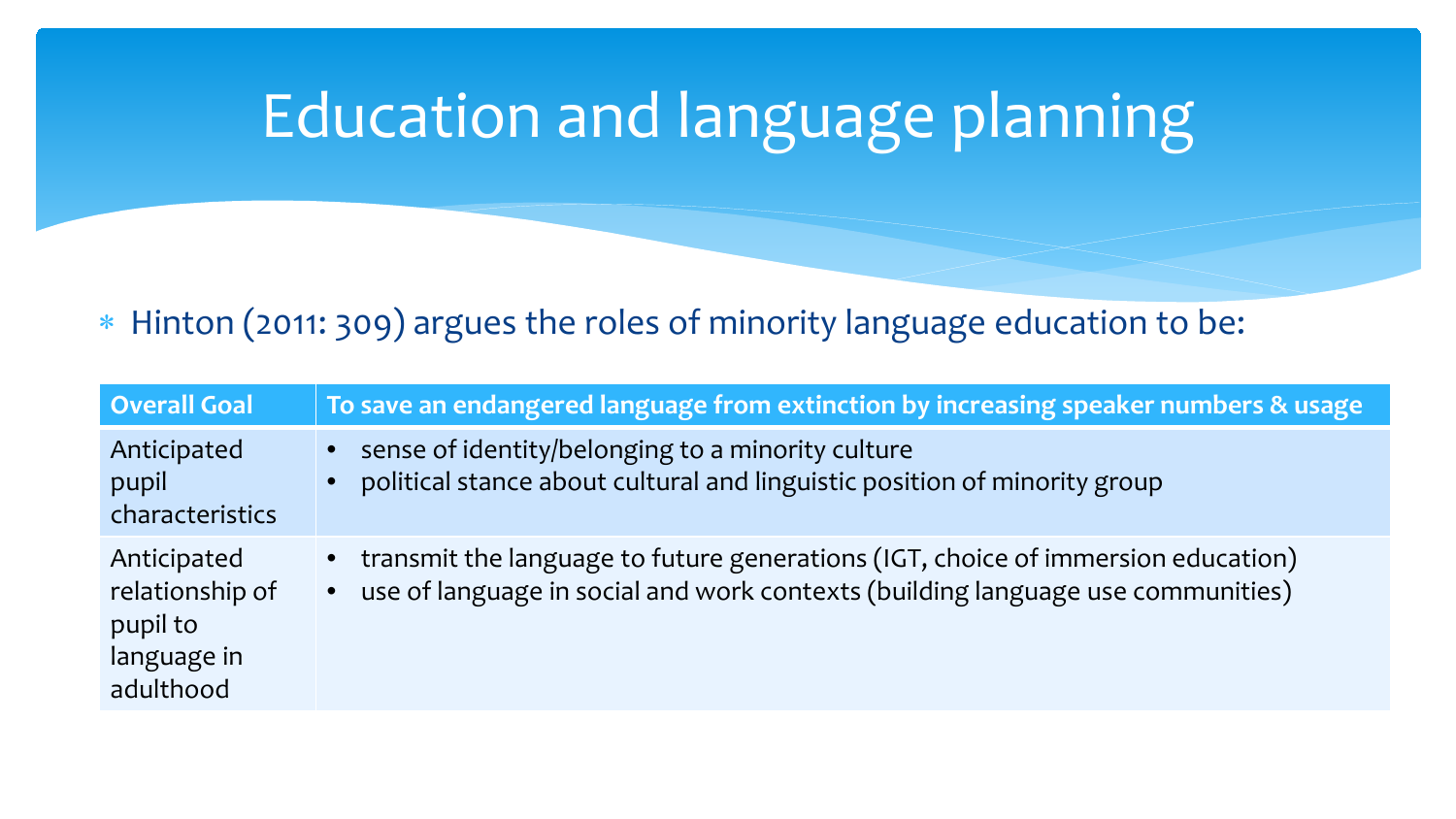#### Scottish context

∗ Scottish Government, Consultation Paper on Gaelic-medium Education Bill:

"Gaelic medium education can make an important contribution to [securing the future of Gaelic in Scotland] both in terms of young people's language learning but also in terms of the effects this can have on language use in home, community and work- place."  $(2014:3)$ 

Bòrd na Gàidhlig (2017, p.25) echo these sentiments in relation to both Gaelicmedium and Gaelic-learners education, and emphasise partnership working between the home, school, community organisations and workplace.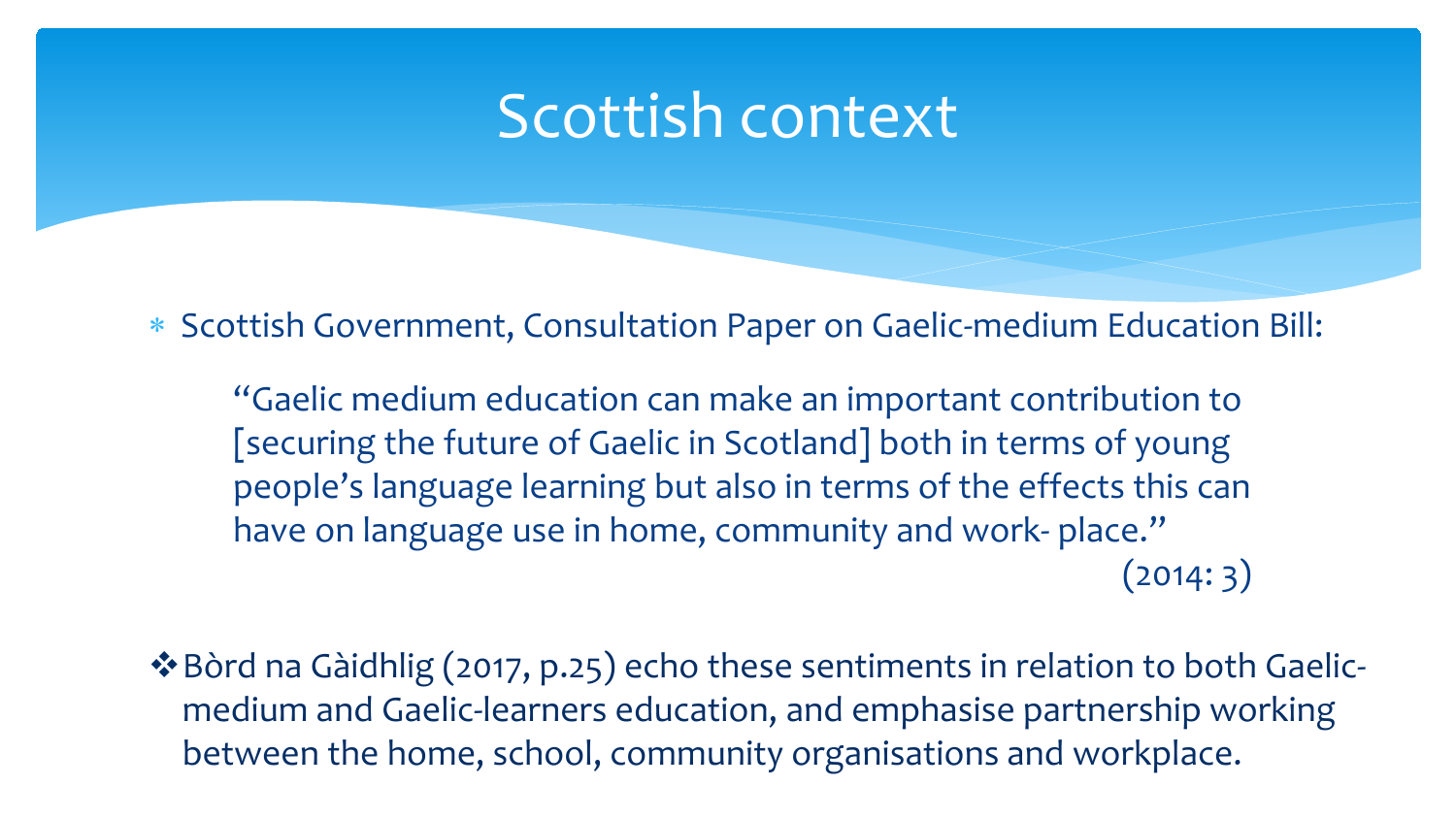#### Why this research?

• However, there remain gaps in our knowledge as to how well these goals are being fulfilled within the Scottish context.

(**Primary & early secondary:** Will 2012, O'Hanlon 2012, NicLeòid, 2014, Smith-Christmas, 2016. **Mid to upper secondary:** MacNeil & Stradling 2000, Oliver 2002, Muller 2005, Morrison 2006, Cochrane 2008).

∗ Key study: Dunmore (2015) study of first-generation of GME educated pupils

|                                   | Sample (Survey, n =130; Interviews, n = 46)                                                                                                    |
|-----------------------------------|------------------------------------------------------------------------------------------------------------------------------------------------|
| <b>Cultural identification</b>    | Gaelic was important to personal cultural identity, but very few felt ethno-cultural link.                                                     |
| <b>Political stance</b>           | Language use or support for GME rarely related to language maintenance or activism.                                                            |
| Intergenerational<br>transmission | Weak amongst the 20% of the sample with children.<br>Others wished to speak Gaelic to future children, but didn't use Gaelic much in the home. |
| Language use                      | High language use: 10 of 46 interviewees.<br>Intermediate use: 12 of 46 interviewees.<br>Low language use: 24 of 46 interviewees.              |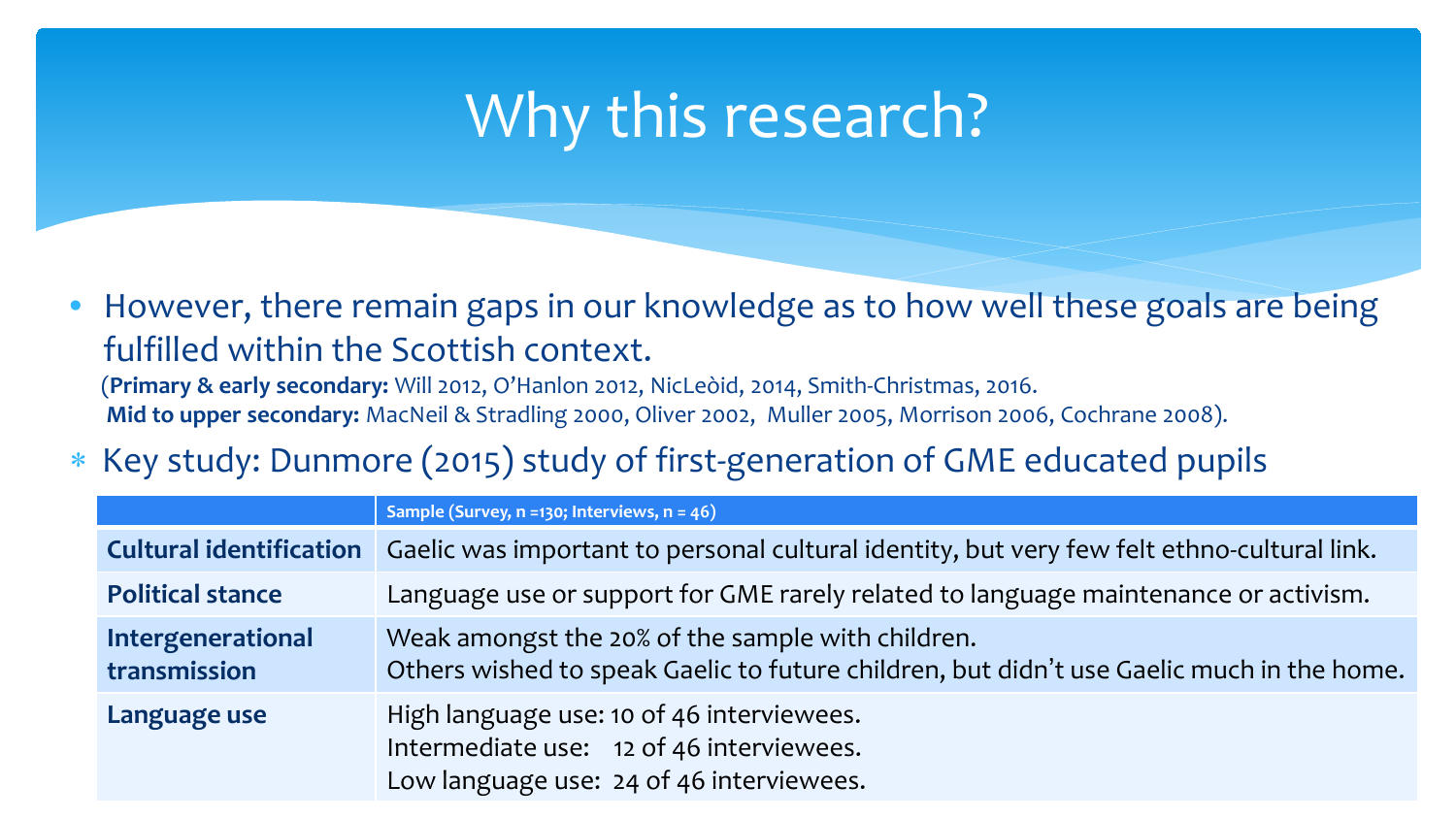#### The sample

- ∗ Seven case-study areas selected on basis of:
	- ∗ Sociolinguistic profile of local community (3x high, 4x low)
	- ∗ Gaelic-medium provision at secondary school
	- ∗ Existence of youth activities in Gaelic in the area
	- ∗ Size of Gaelic-medium pupil cohort relative to total cohort

Sampling for heterogeneity (Cook & Campbell, 1979; Gomm et al. 2000) ∗ Gaelic teachers

- ∗ S3-S6 pupils (aged 14 to 18)
	- ∗ Gaelic-medium pupils (n = 45)
	- ∗ Gaelic learner pupils (n = 21)

|         | At least 1 parent<br>fluent or fairly<br>fluent | Some parental<br><b>Gaelic</b><br>competence (at<br>least 1 parent) | No parental<br><b>Gaelic</b><br>competence<br>(either<br>parent) |
|---------|-------------------------------------------------|---------------------------------------------------------------------|------------------------------------------------------------------|
| Gaelic- | 22                                              | 12                                                                  | 11                                                               |
| medium  | 49%                                             | $^{'}27\%)$                                                         | 24%                                                              |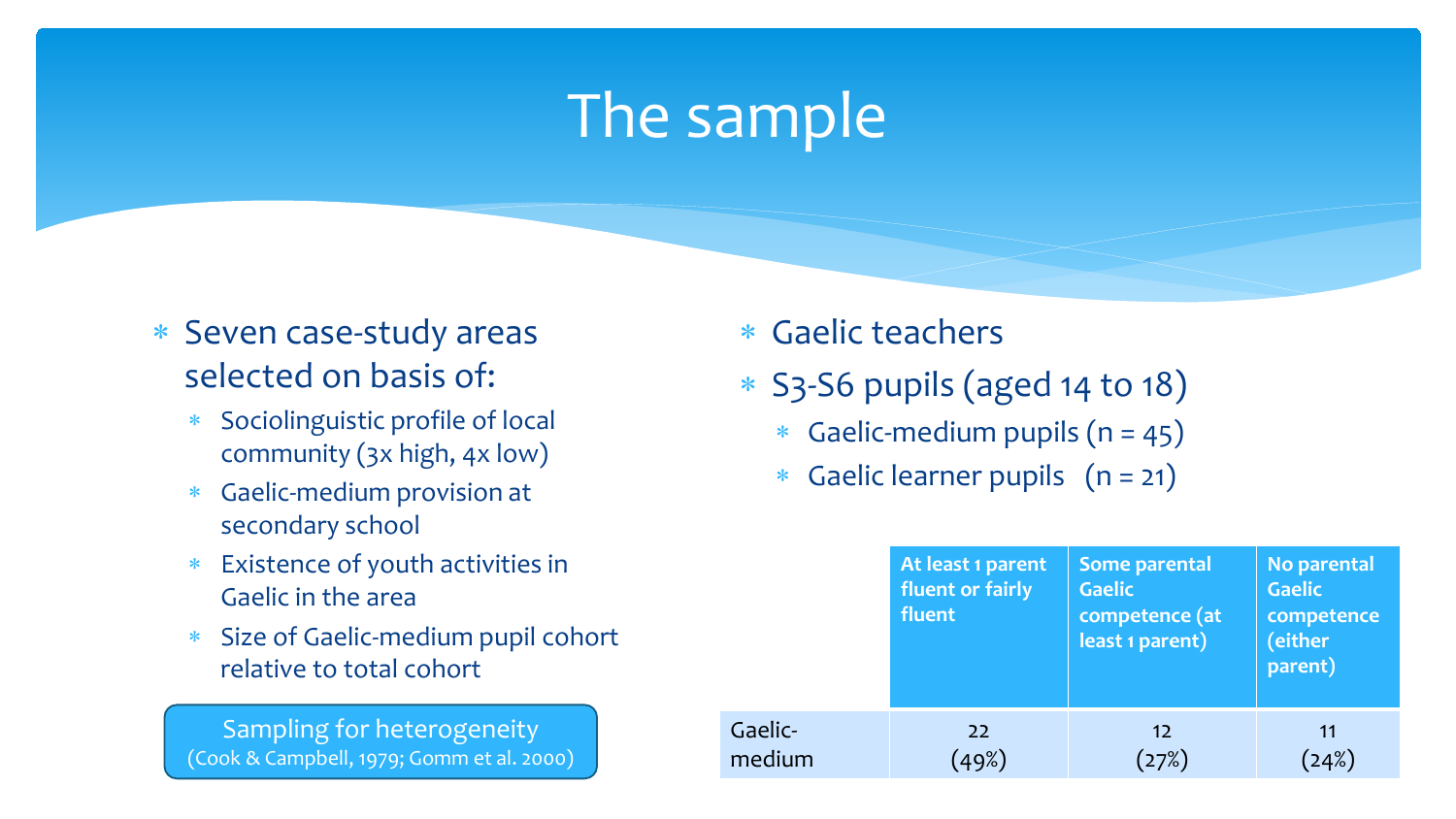#### The activities

- ∗ Three main activities over three weeks:
	- ∗ Timetable task
	- ∗ Language questionnaire
	- ∗ Identities, civic participation and the future - interview

Exploring the social lives and perspectives of the **young people.**

Spolsky (2004, p.1) warns that studies looking at the 'social life of language' are often 'too-language centred.'

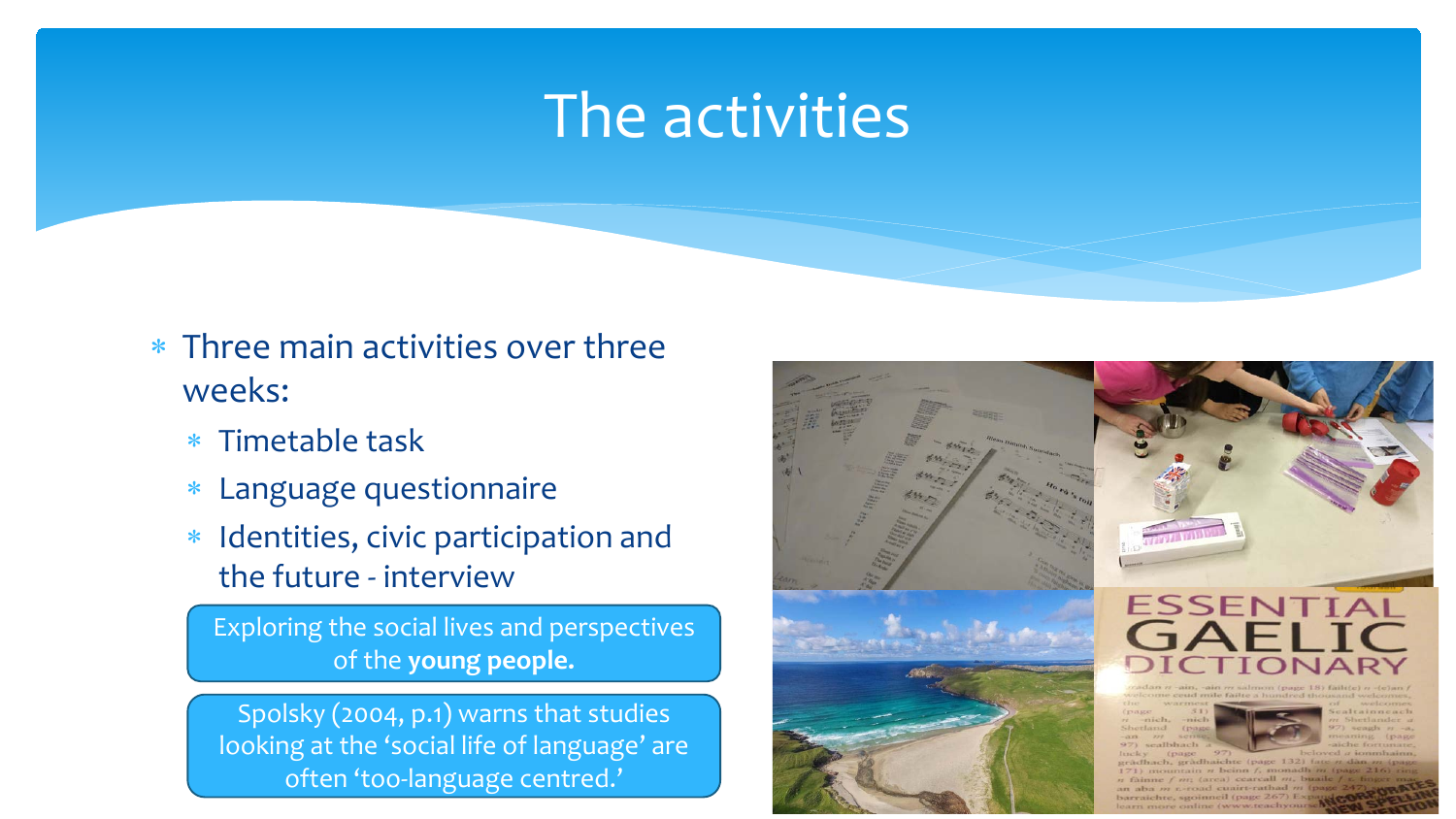

#### ∗ **Set 1: Gaelic-speaking young people and civic participation**

- ∗ Starting from the perspective of civic participation
- ∗ Exploring whether language has an influence
- ∗ Links to Hinton's (2011) outcomes of culture and political stance to position of minority group
- ∗ **Set 2: Gaelic-speaking young people and future language use** 
	- ∗ Starting from the perspective of language
	- ∗ Exploring anticipated future language use
	- ∗ Links to Hinton's (2011) outcomes of language transmission and language use in social and work contexts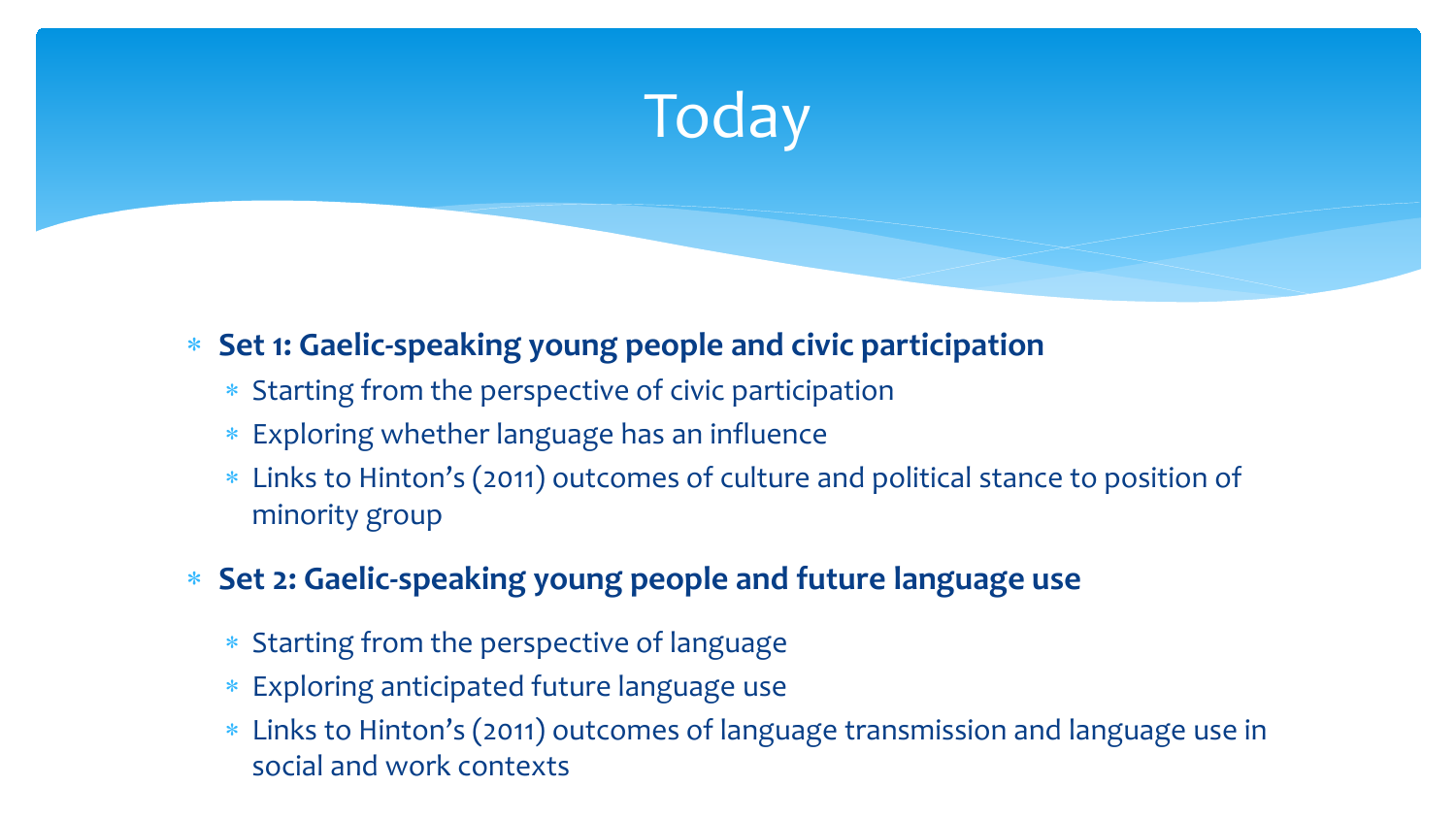# The character of civic engagement among adolescents

- ∗ Moral: relationship to others
- ∗ Social identity:
	- ∗ cognitive schemas through identification with social groups
	- ∗ schemas based on social representations: symbols and shared meanings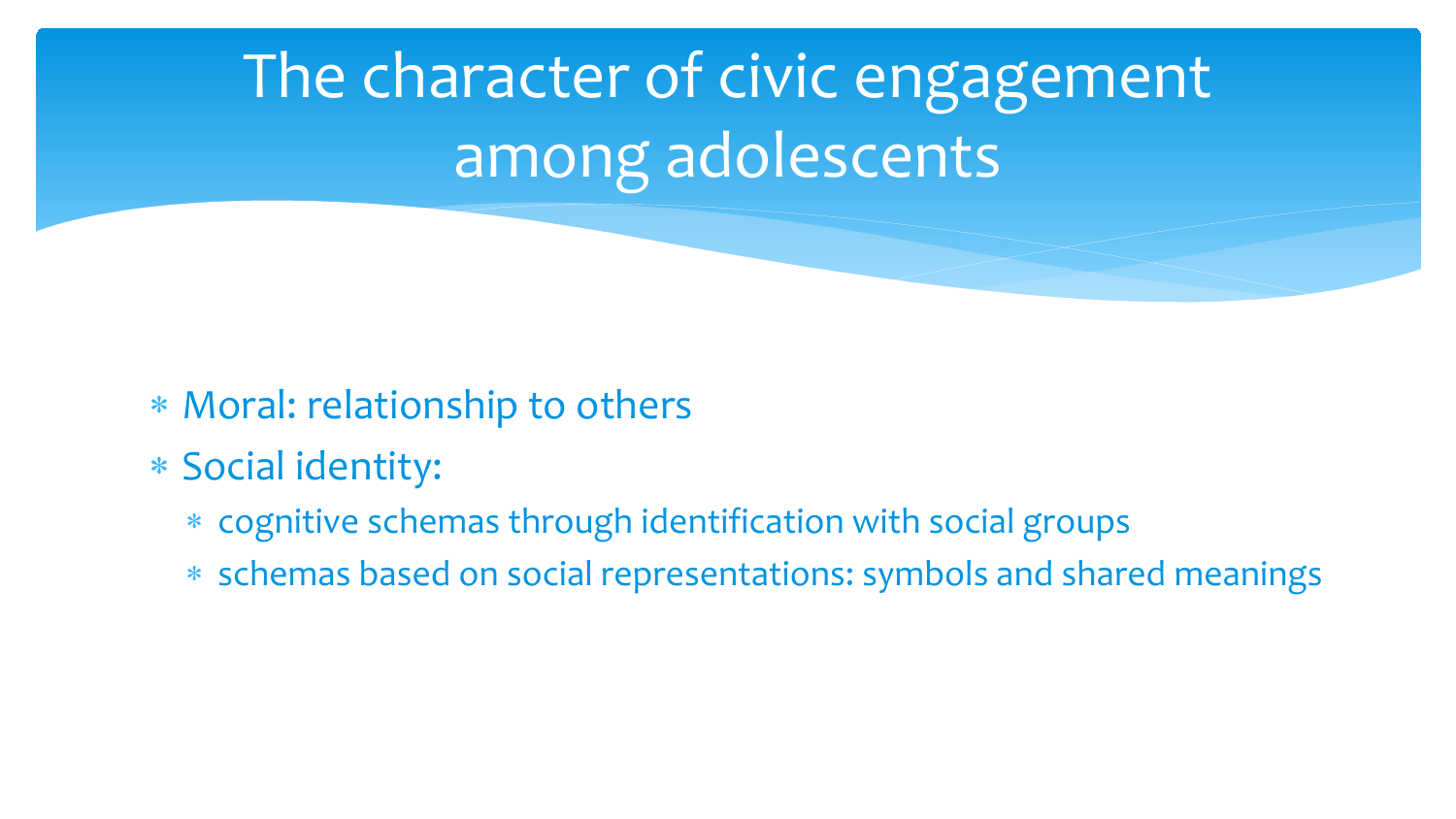Analogies between language and civic engagement among adolescents

∗ Sources of language are like sources of civic engagement:

- ∗ Family
- ∗ School
- ∗ Youth organisations
- ∗ Wider community
- ∗ Language, too, implies identification with social groups
- ∗ Language, too, induces identification through symbols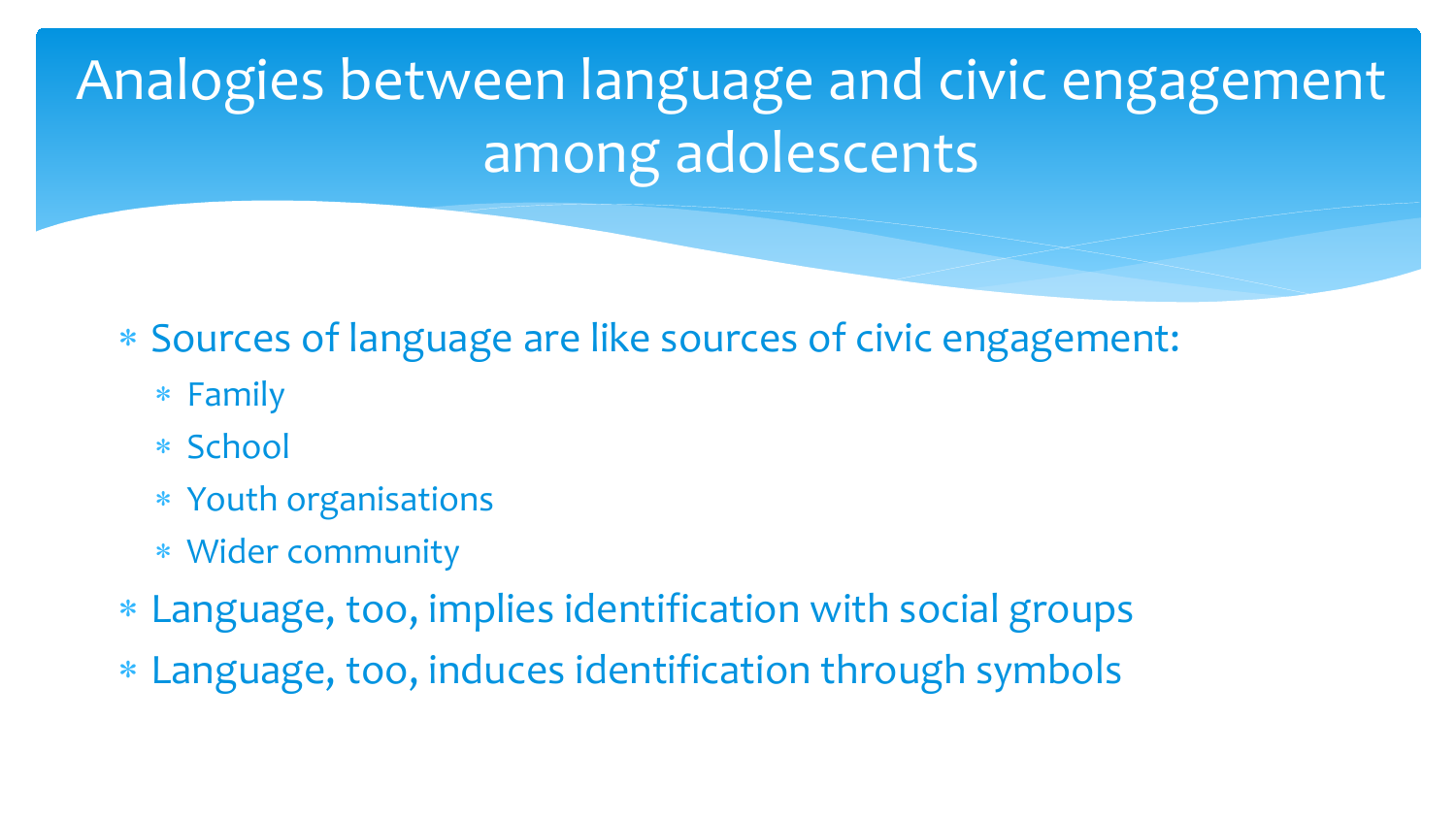#### Hence research questions

∗ Does Gaelic affect the opportunities for adolescents' civic engagement?

- ∗ Gaelic in the school
- ∗ Gaelic outside the school
- ∗ Does Gaelic mediate the effects of community on young people's civic engagement?
- ∗ Does having capacity in a minority language induce adolescents to be engaged with the community?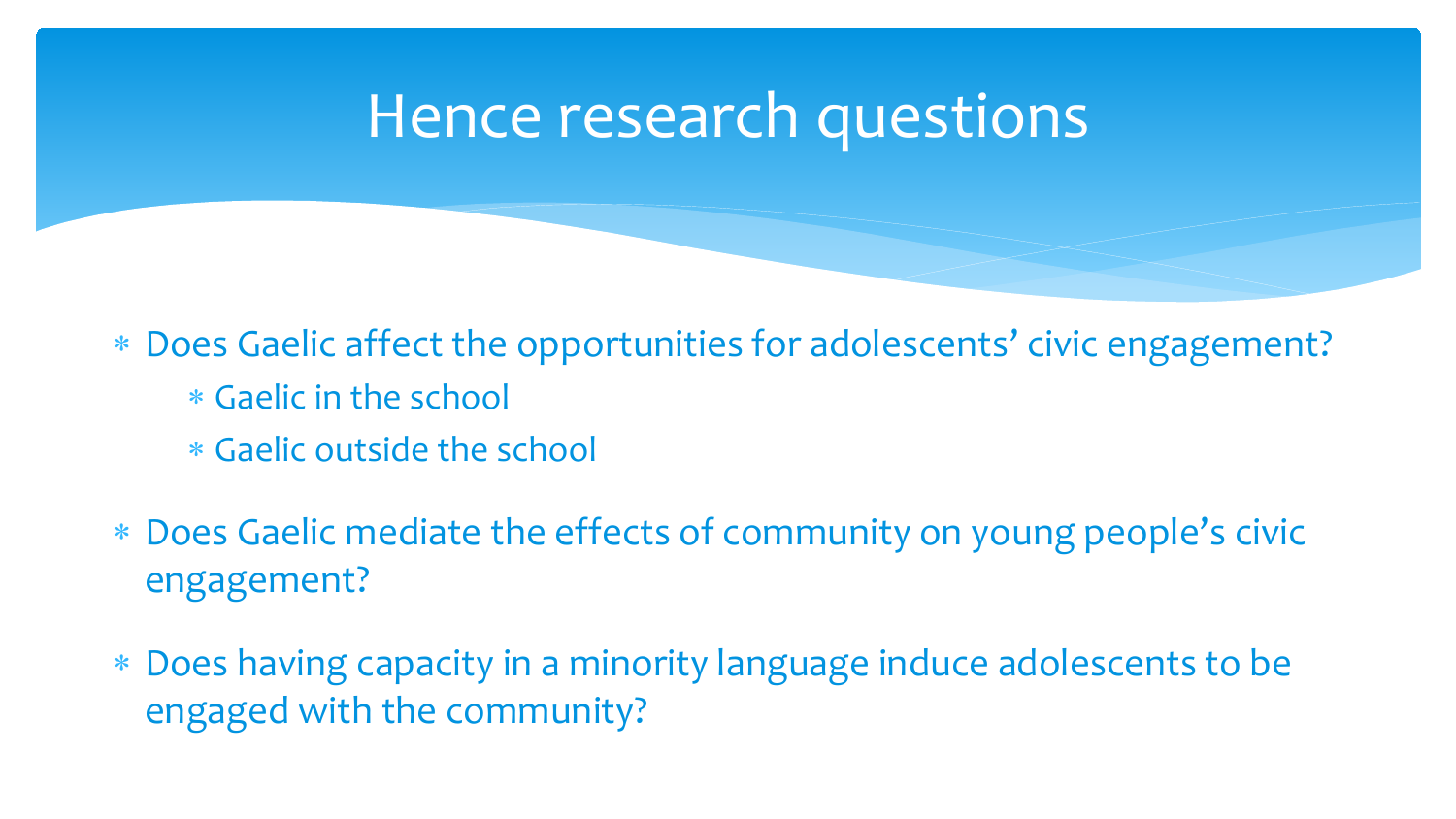# Types of civic engagement

∗ In the community

∗ In the school

∗ Through paid work

∗ Through online social media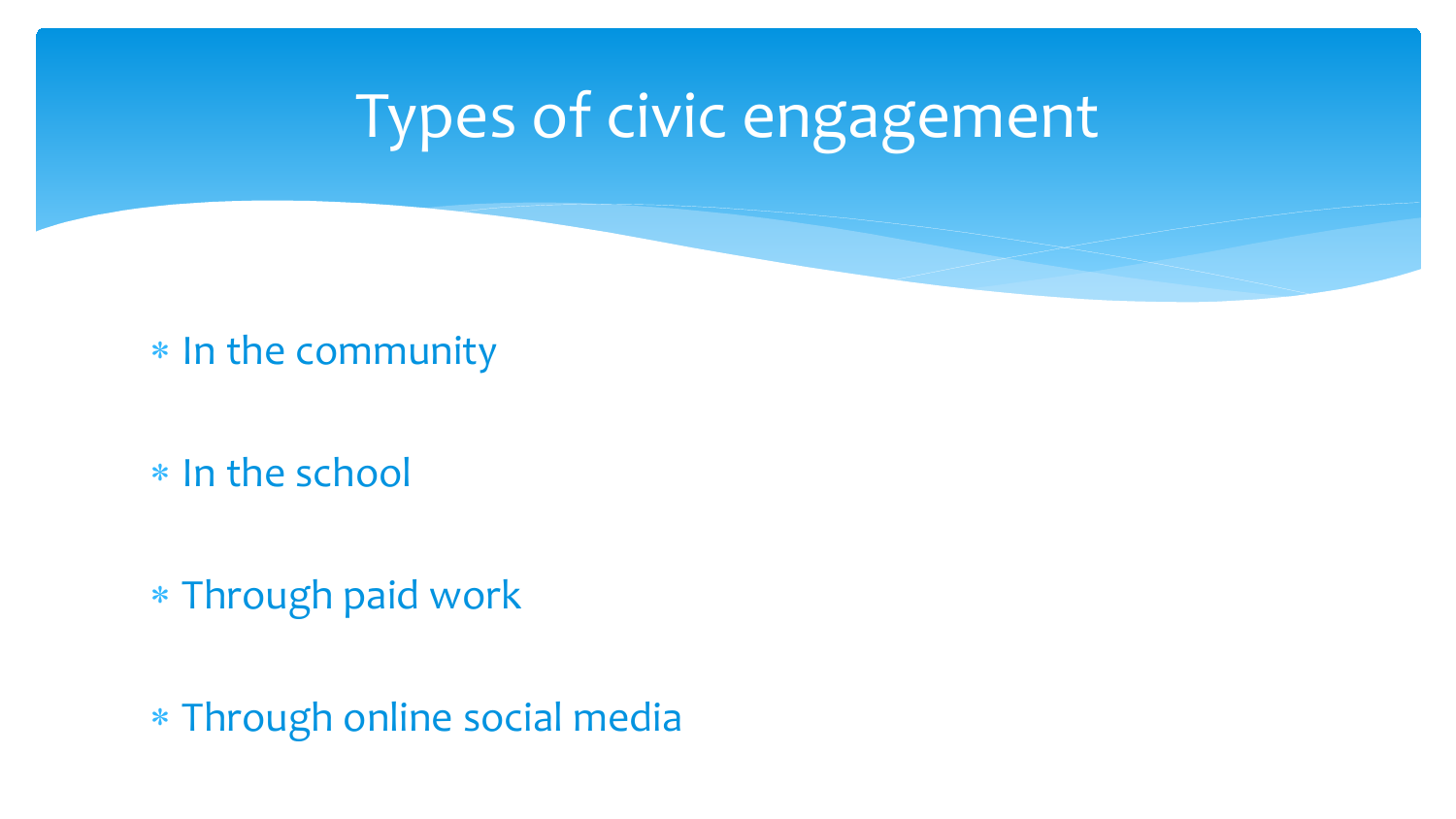### Gaelic civic engagement

#### ∗ Every respondent who engaged in volunteering that involved Gaelic was in Gaelic-medium education

∗ Nearly all expressed some kind of Gaelic identity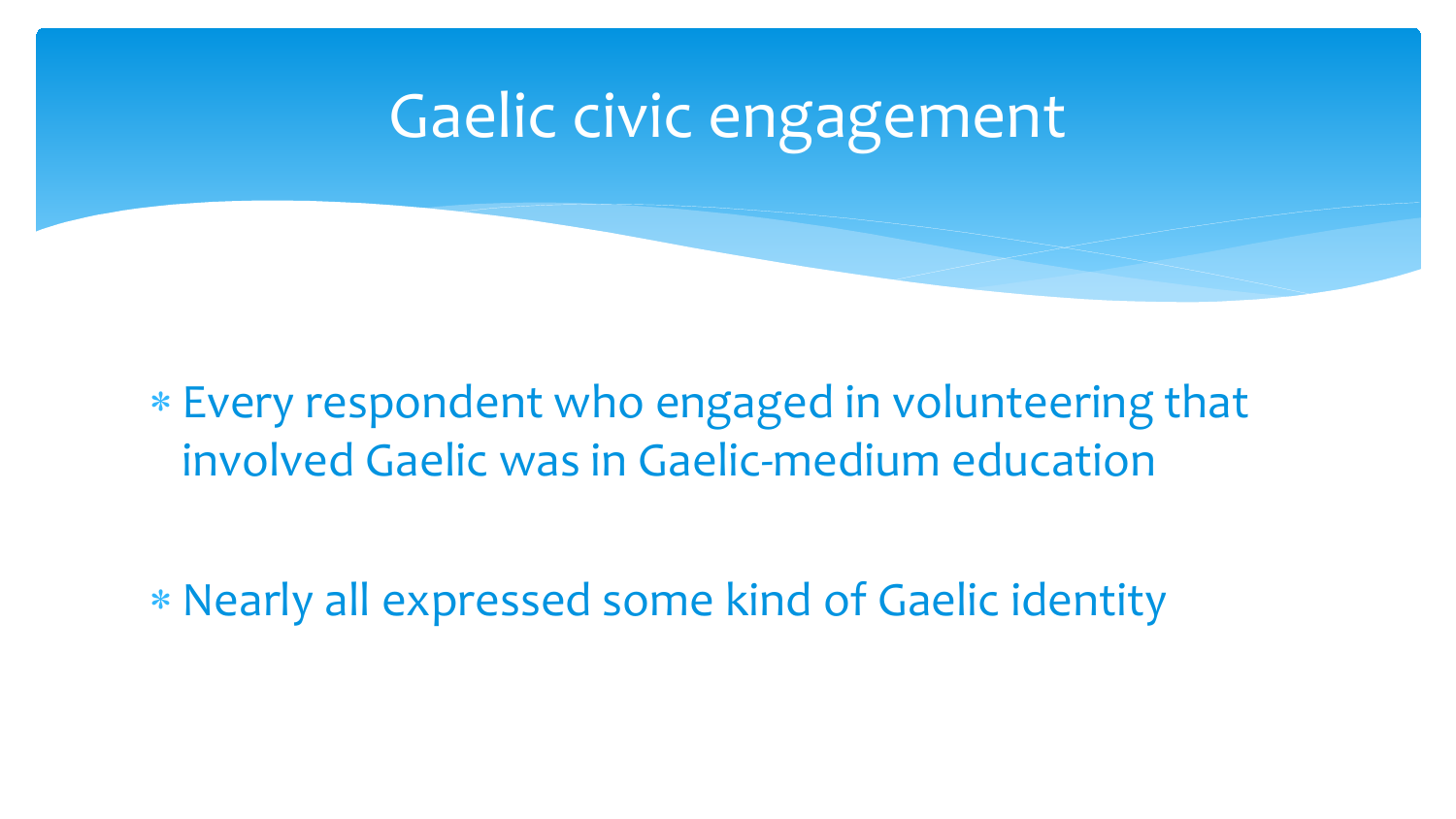# Gaelic civic engagement: community

'I helped with the Gaelic Fèis in primary school on a Saturday and we did everything in Gaelic there, workshops and other things'. [Gaelic medium; urban area]

'Chuidich mi leis mar Fèis Ghàidhlig leis a' bhun-sgoil mar air Disathairne is rinn sinn a h-uile rud ann an Gàidhlig an sin, mar workshops is eile.'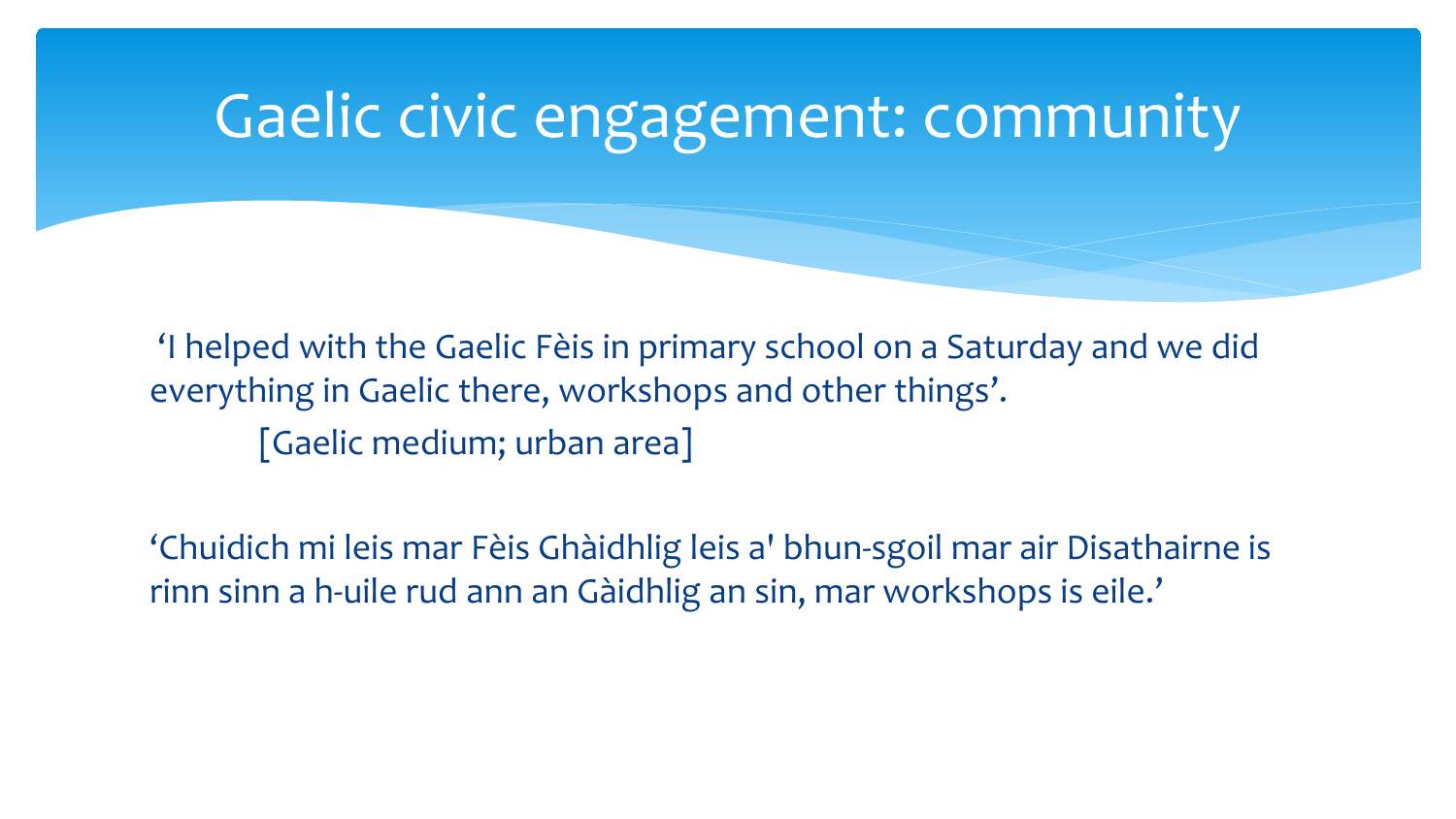# Gaelic civic engagement: school

For European languages week: 'we made some [posters] in Gaelic so we were speaking about that. We also made comparisons between Gaelic and French.' [Gaelic medium; urban area]

'Bha sinn a' dèanamh posters airson European languages week no rudeigin agus bha sinn a' dèanamh cuid dha ann an Gàidhlig so bha sinn a' bruidhinn mu dheidhinn. Cuideachd tha sinn a' dèanamh mar comparisons eadar mar Fraingis agus Gàidhlig.'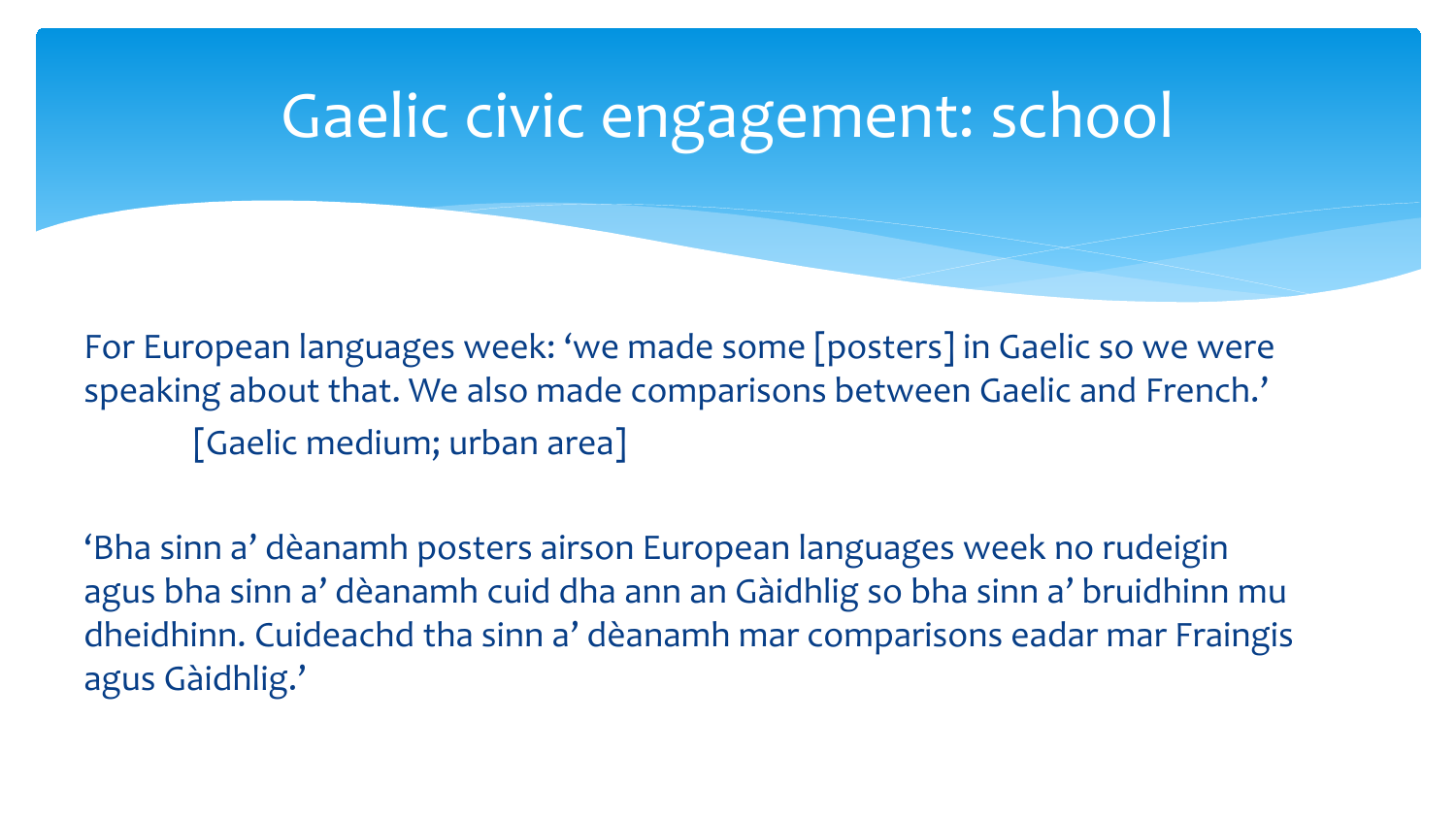# Gaelic civic engagement: paid work

On working in a restaurant: 'one of the days there was someone there at the weekend who had Gaelic so I spoke to him in Gaelic as well.' [Gaelic medium; urban area]

'Aon de na làithean bha cuideigin ann aig an robh Gàidhlig aig deireadh seachdain san taigh-òsta so bha mi a' bruidhinn ris anns a' Ghàidhlig cuideachd.'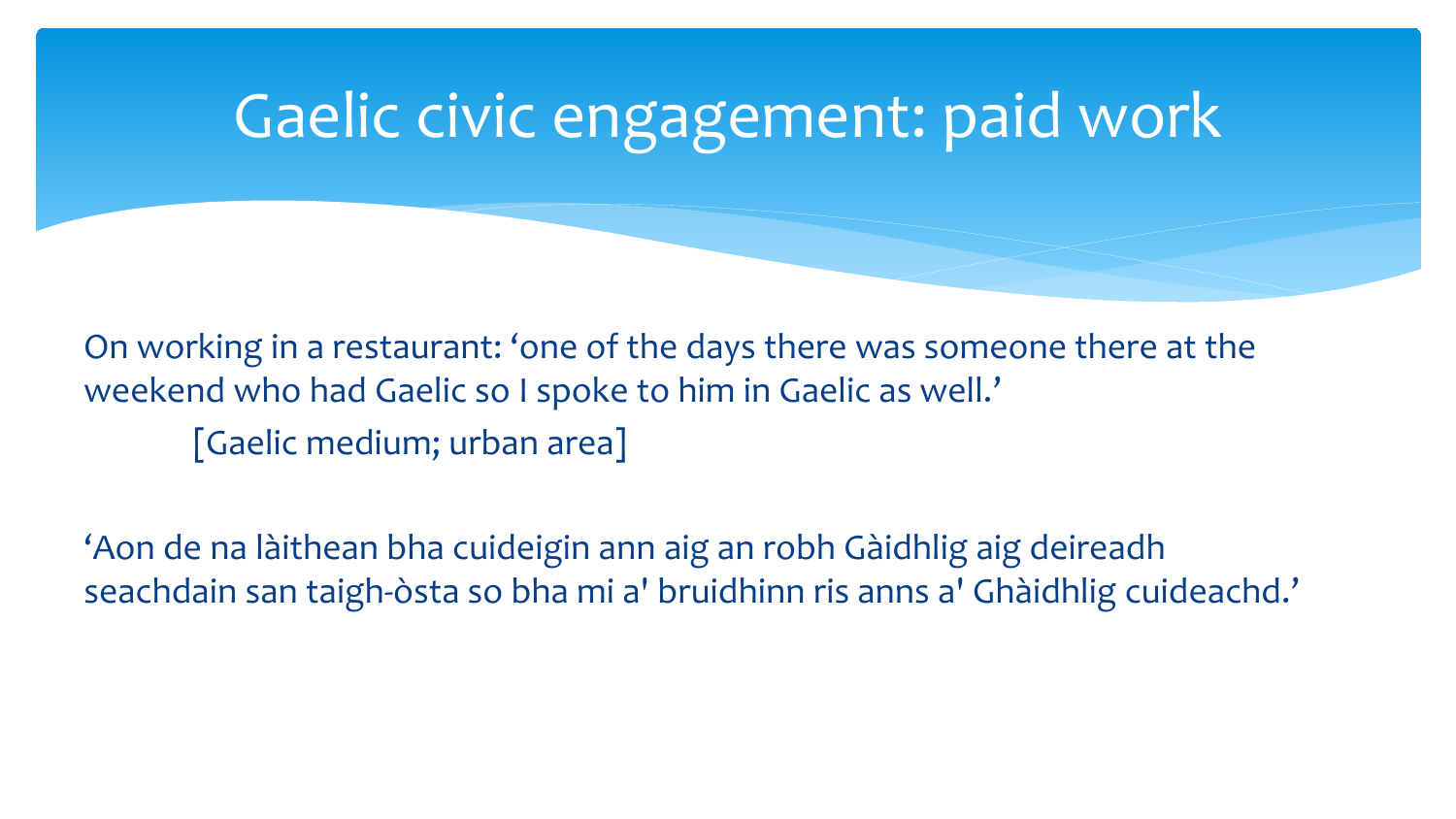## Gaelic civic engagement: online

'I also write a little in Gaelic when I send an e-mail to a man … [who] is compiling a book of Gaelic stories and when I send him my stories I am speaking in Gaelic.'

[Gaelic medium; urban area]

'Tha mi cuideachd a' sgrìobhadh beagan sa Ghàidhlig nuair a tha mi a' cur post-d gu duine … tha e a' dèanamh e-leabhar le sgeulachdan Gàidhlig agus nuair a tha mi a' cur na sgeulachdan agam thuige bidh mi a' bruidhinn dha sa Ghàidhlig.'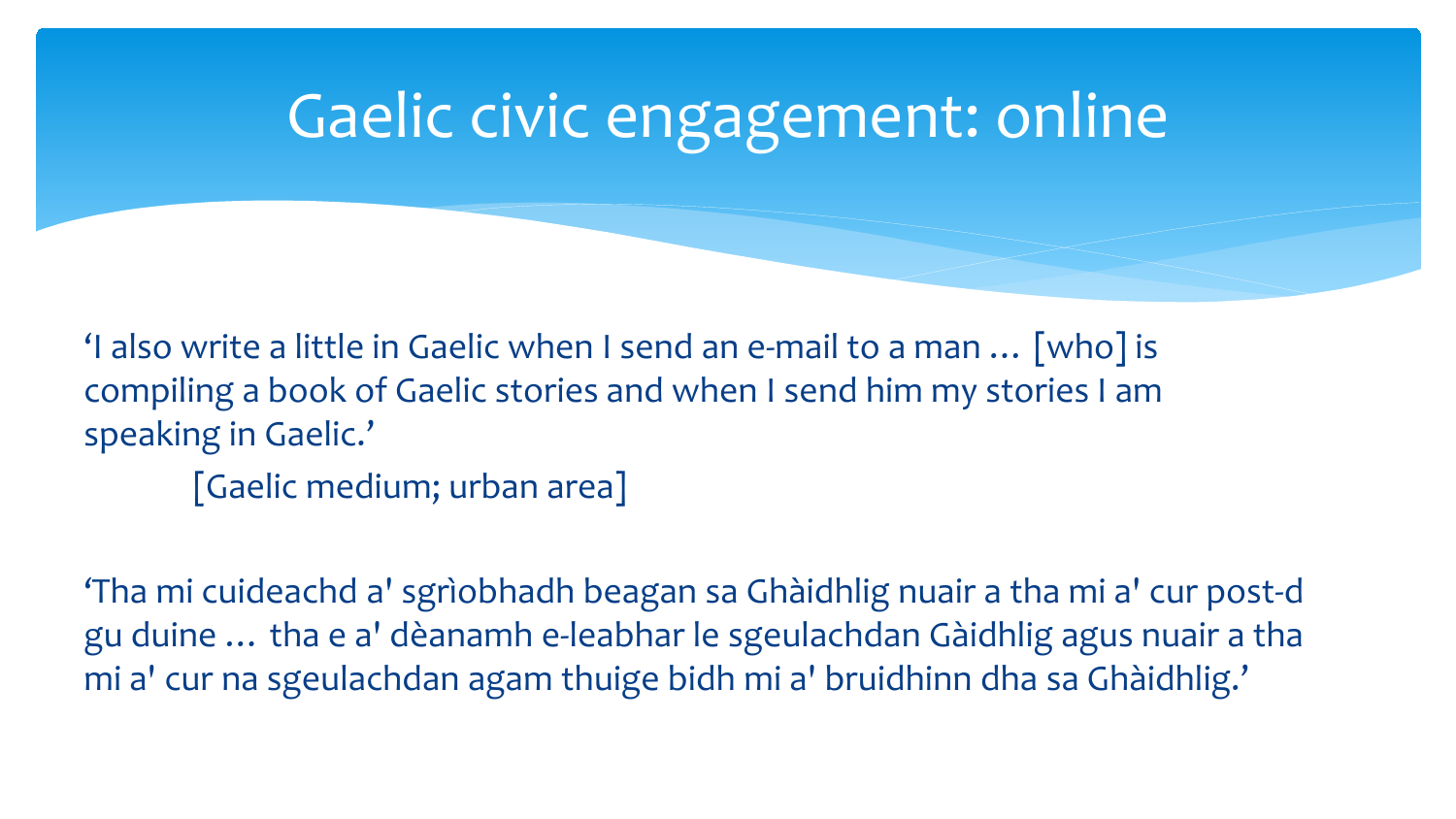Civic engagement: community Gaelic not mentioned

Project 'to record old photos from people and they came to the school to talk about them and we were doing an MP3 recording of that. And they put it up on a website.

[Gaelic medium; high local incidence]

'Bha e mar record sean photos a bha aig daoine agus bidh iad a' tighinn a-steach dhan sgoil agus a' bruidhinn mu dheidhinn is bidh sinn a' dèanamh recording air am mp3 de sin. Agus chuir sinn suas e làrach-lìn.'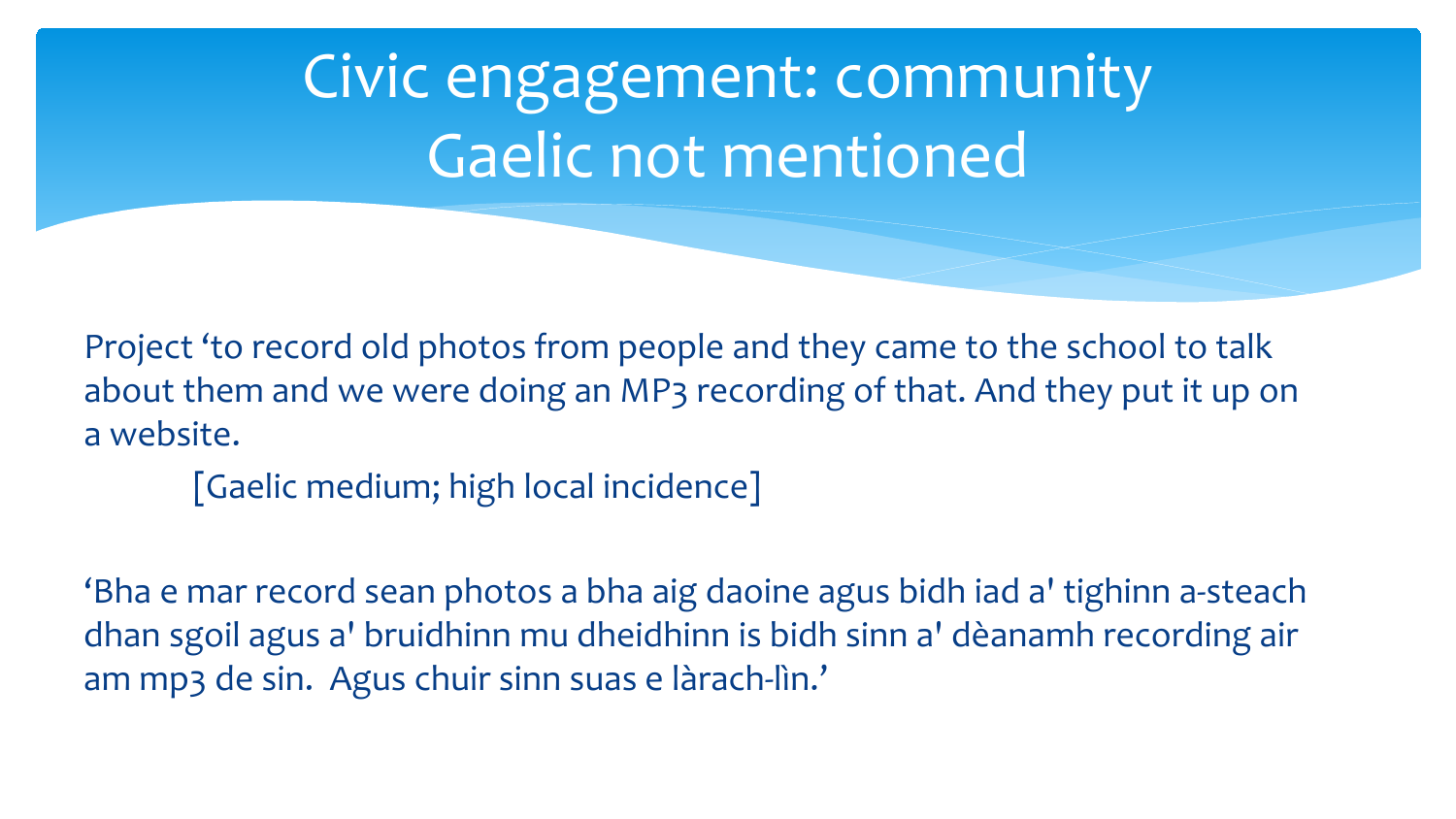# Civic engagement: school Gaelic not prominent even when mentioned

Teaches accordion, in 'a club for pupils in the primary school' where the respondent used to volunteer in the 'youth club … that's open to pupils in the Gaelic class and the English class' but still volunteers at Sradagan (Gaelic youth group).

[Gaelic medium; high local incidence]

'B' àbhaist a bhith a' cuideachadh an youth club air oidhche Diciadain thall ann am Bun-sgoil [x] - 's e fear caran fosgailte gu sgoilearan anns a' chlas Gàidhlig agus anns a' chlas Beurla. Ach bidh mi cuideachd a' cuideachadh aig Sradagan.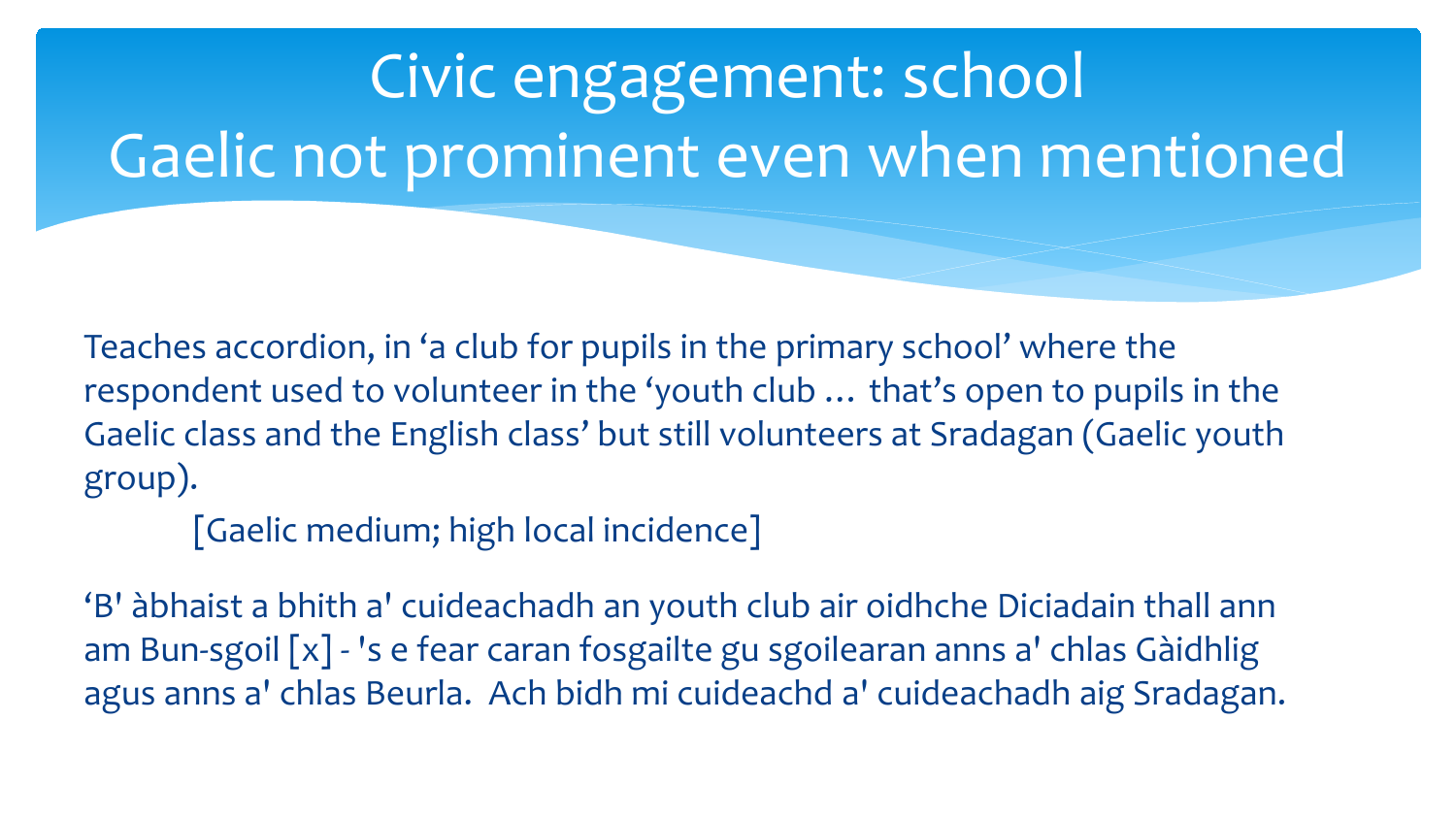# Gaelic civic engagement: general

#### Engaged socially with Gaelic because it was part of the context.

Gaelic was not mostly the reason for the engagement.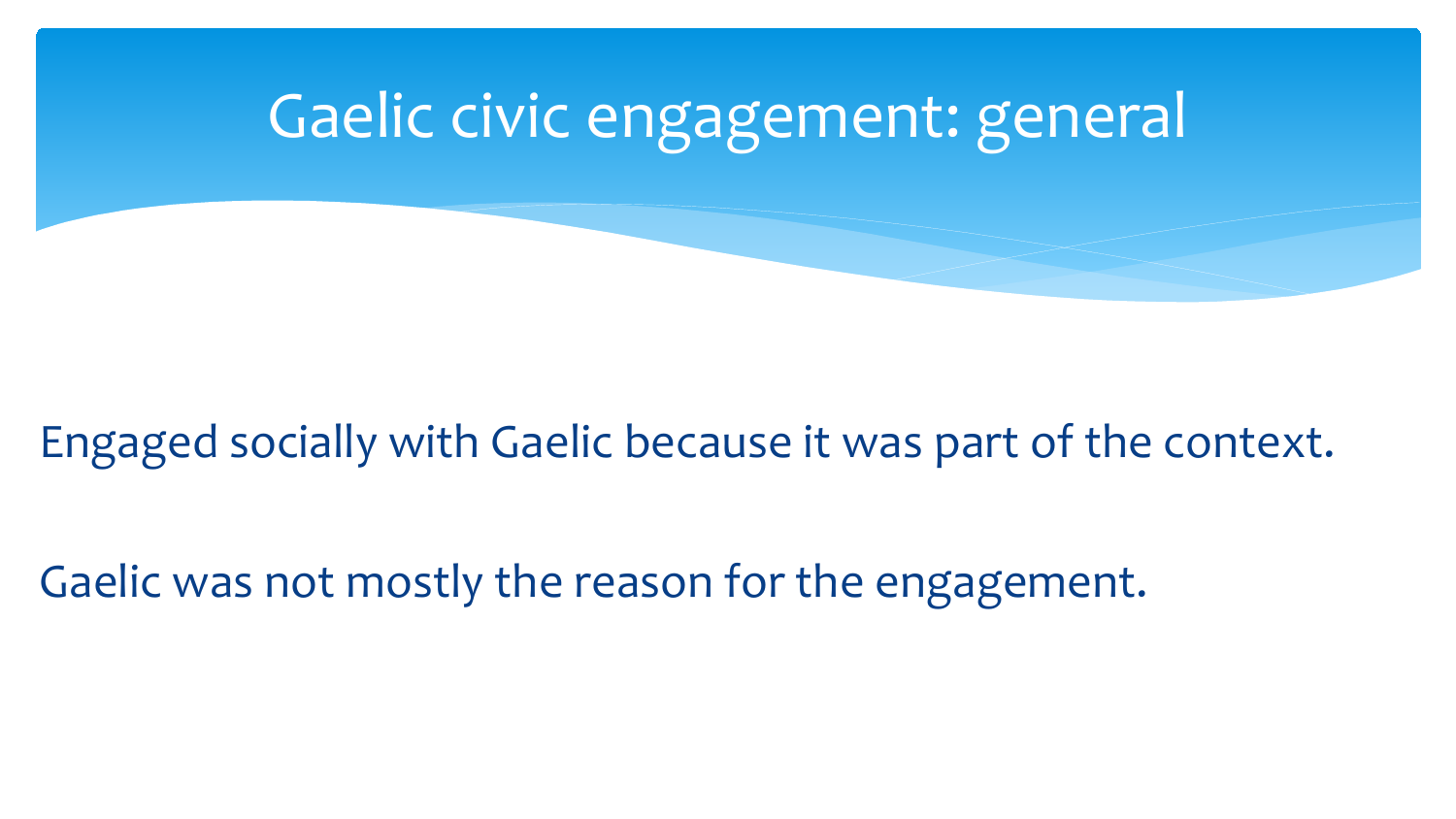# Future language use

#### ∗ Transmission (Gaelic-medium: 40 pupils)

|                   | <b>Yes</b>               |                 |                | <b>Maybe</b>             |                | <b>No</b>                          |
|-------------------|--------------------------|-----------------|----------------|--------------------------|----------------|------------------------------------|
|                   | <b>IGT</b> and<br>school | <b>IGT only</b> | School<br>only | <b>IGT</b> and<br>school | School<br>only | <b>Neither</b><br>IGT or<br>school |
| Gaelic-<br>medium | 23                       | 10              | $\overline{2}$ | 5                        | -              | -                                  |
| Total:            |                          | 35              |                |                          |                |                                    |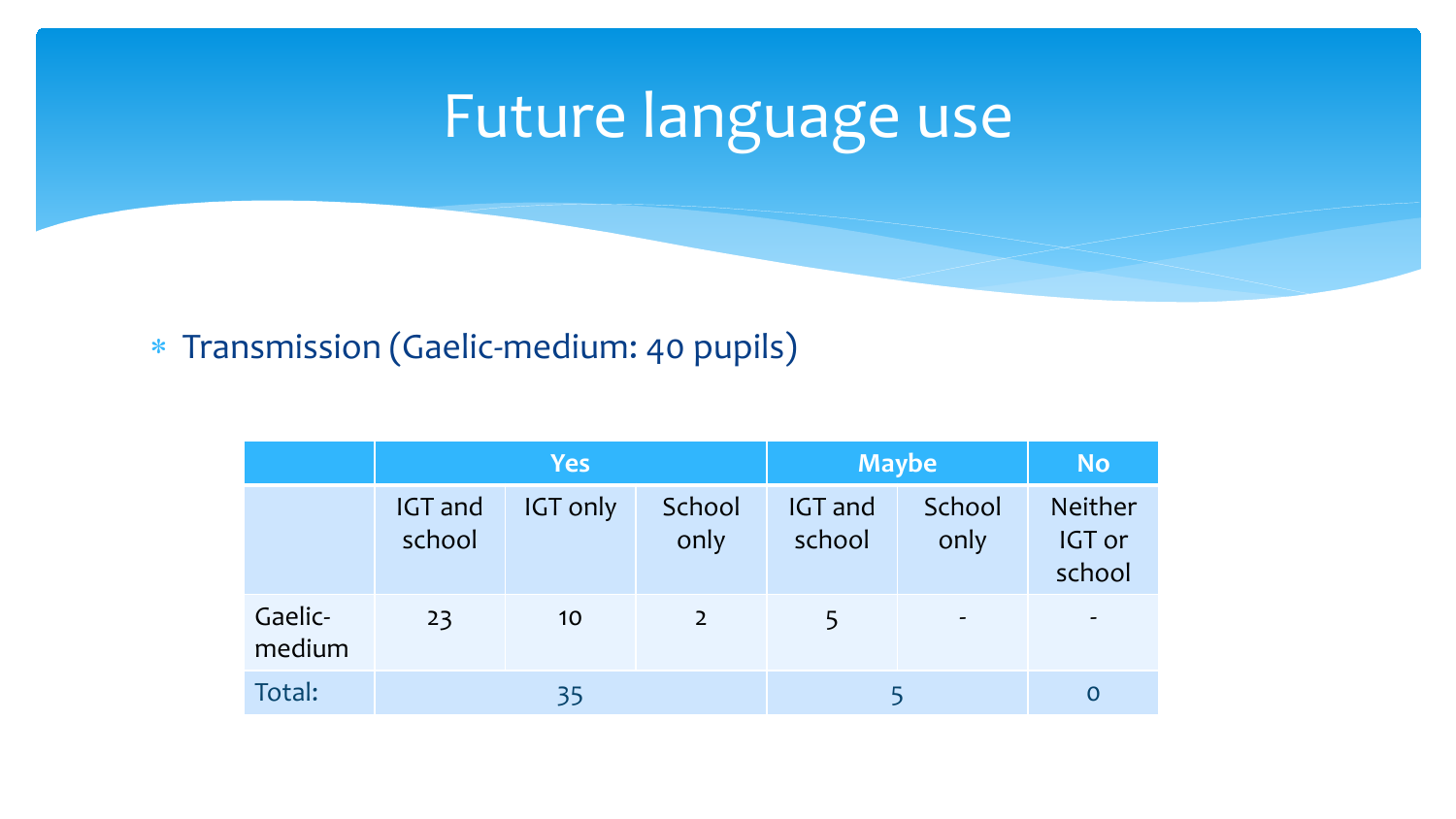#### Future Language use

∗ Future use – will you still be speaking Gaelic in five years time do you think? (Gaelic-medium: 45 pupils)

|                      |                       | <b>Gaelic-medium</b> | Total:   |
|----------------------|-----------------------|----------------------|----------|
|                      | Unsure                | 19                   | 19 (42%) |
| <b>Work</b>          | Further<br>study/work | 11                   | 11(25%)  |
| Social/<br>Community | Friends/family        |                      |          |
|                      | Place                 | 6                    | 15 (33%) |
|                      | <b>Hobbies</b>        | $\overline{2}$       |          |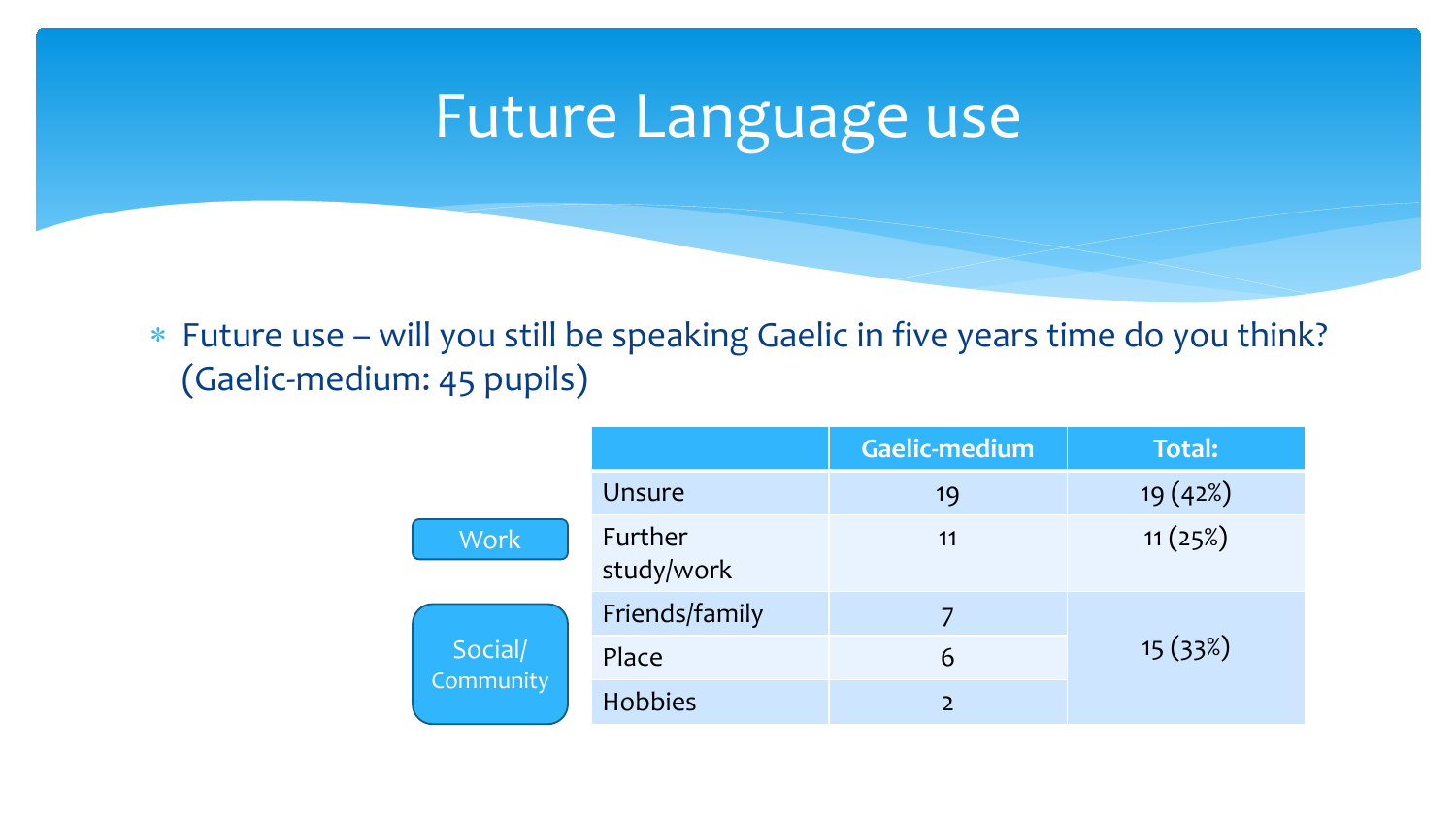### Summary of future language use

- ∗ A larger proportion of our respondents intend to transmit and use Gaelic in adulthood than Dunmore (2015) found to be the case in adulthood.
- ∗ Need to support Opportunity & Capacity (Grin, 2003)
- ∗ 33 of 45 Gaelic-medium pupils reported that they would like to speak Gaelic more often
- Many reported lacking competence or confidence in speaking Gaelic socially



#### Focus on:

- ∗ Young people
	- ∗ Pathways to work
	- ∗ Use of Gaelic in communities and homes (especially in urban areas)
	- ∗ Activities and sports
	- Digital platforms and content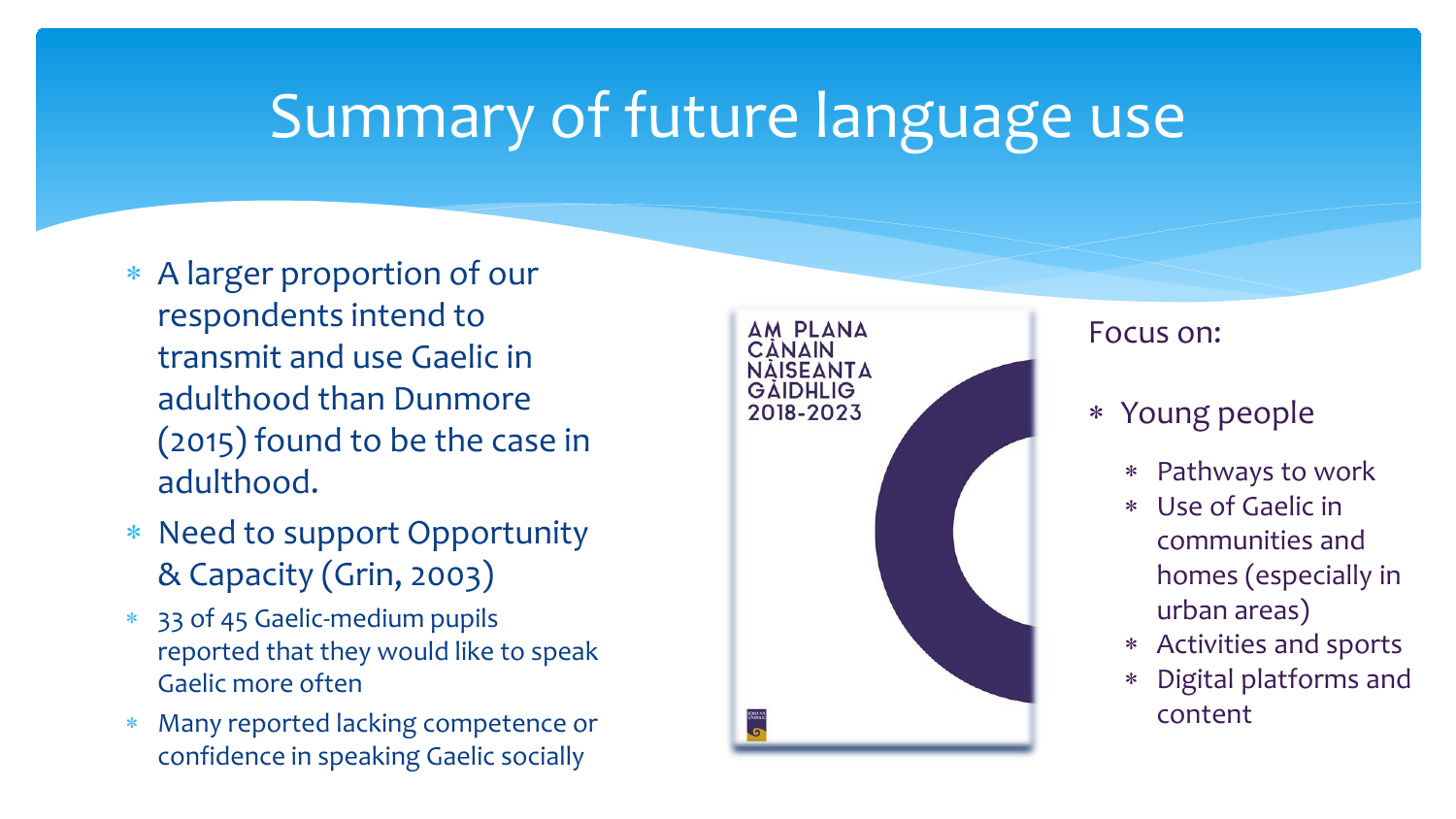#### **Conclusions**

- ∗ Our study provides data from an under-researched cohort in Gaelic-language policy and planning: Gaelic-speaking adolescents.
- ∗ The findings have shown young people to be civically engaged, but not to link such engagement with Gaelic-speaking or with a commitment to activism.
- ∗ Young people's intentions on transmission of the language and future use show a desire to continue to use and to transmit Gaelic in the future.
- ∗ The study highlights some potential barriers to such a goal, and some opportunities to support Gaelic-speaking adolescents.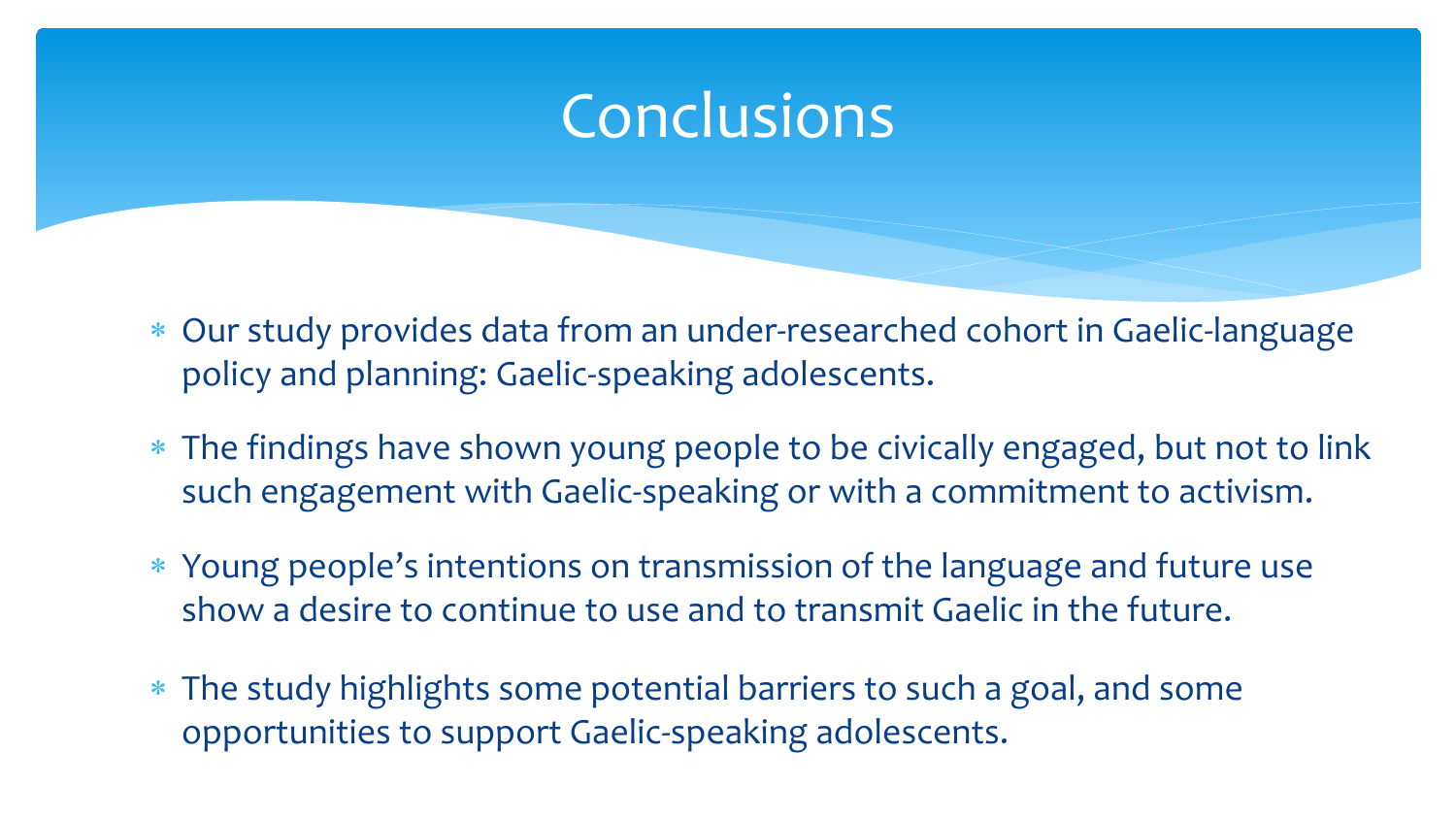# References (1)

- ∗ Bòrd na Gàidhlig (2017) *National Gaelic Language Plan 2018-23.* Inverness: Bòrd na Gàidhlig.
- ∗ Cochran, L. (2008) 'Language Use and Attitudes among Adolescents in Gaelic-medium Education.' Unpublished MPhil thesis. Edinburgh: The University of Edinburgh.
- ∗ Cook, T. D. & Campbell, D. T. (1979) *Quasi-Experimentation: Design and Analysis Issues for Field Settings.* Chicago: Rand McNally.
- ∗ Dunmore, S. (2015) *Bilingual Life After School? Language use, ideologies and attitudes amongst Gaelic-medium educated adults.* University of Edinburgh: Unpublished PhD thesis.
- ∗ Education Scotland (2015) *Advice on Gaelic Education.* Livingston: Education Scotland.
- ∗ Ferguson, G. (2006) *Language Planning and Education.* Edinburgh: Edinburgh University Press.
- ∗ Fishman, J. (1991) *Reversing Language Shift: Theoretical and Empirical Foundations of Assistance to Threatened Languages.* Clevedon: Multilingual Matters.
- ∗ Gomm, R. Hammersley, M.& Foster, P. (2000) *Case Study Method.* London: Sage Publications.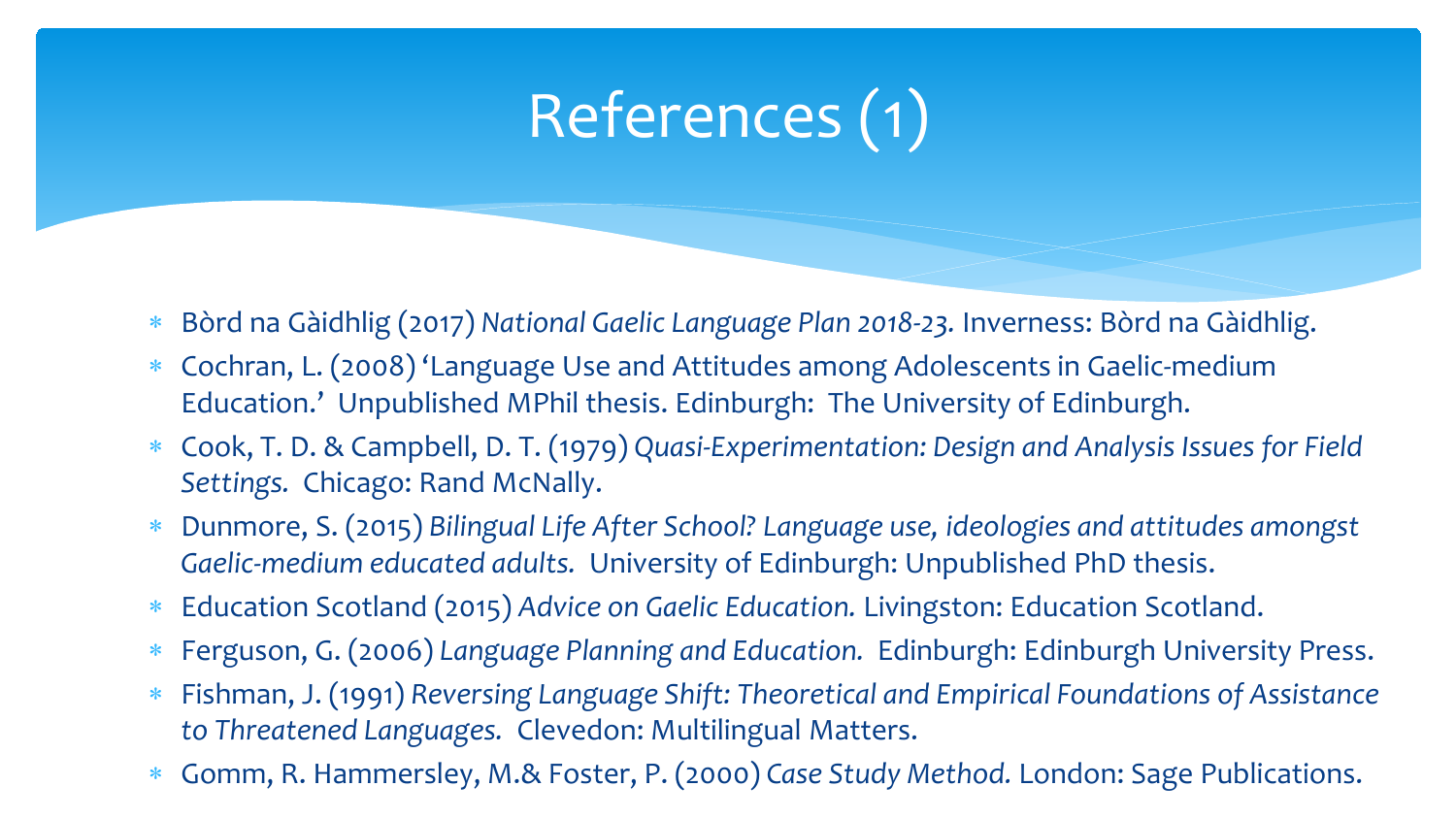# References (2)

- ∗ Grin, F. (2003) *Language Policy Evaluation and the European Charter for Regional or Minority Languages.* London: Palgrave MacMillan.
- ∗ Hinton, L. (2011) 'Language revitalisation and language pedagogy: new teaching and learning strategies.' Language and Education. 25:4, pp.307-18.
- ∗ MacNeil, M. M & Stradling, B (2000) *Emergent Identities and Bilingual Education: The Teenage Years.* Sleat, Isle of Skye: Lèirsinn Research Centre, Sabhal Mòr Ostaig.
- ∗ Morrison, M. (2006) 'A'Chiad Ghinealach The First Generation: a survey of Gaelic-medium education in the Western Isles' in W.McLeod (ed) *Revitalising Gaelic in Scotland.* Edinburgh: Dunedin Academic Press. pp. 139-54.
- ∗ Müller, M. (2005) 'Bilingualism and writing among Gaelic-medium pupils at secondary level in the Isle of Skye (Scotland)' in P. Sture Ureland (ed) *Integration of European Language Research*, Studies in Eurolinguistics Vol 2. Berlin: Logos. pp. 365-402.